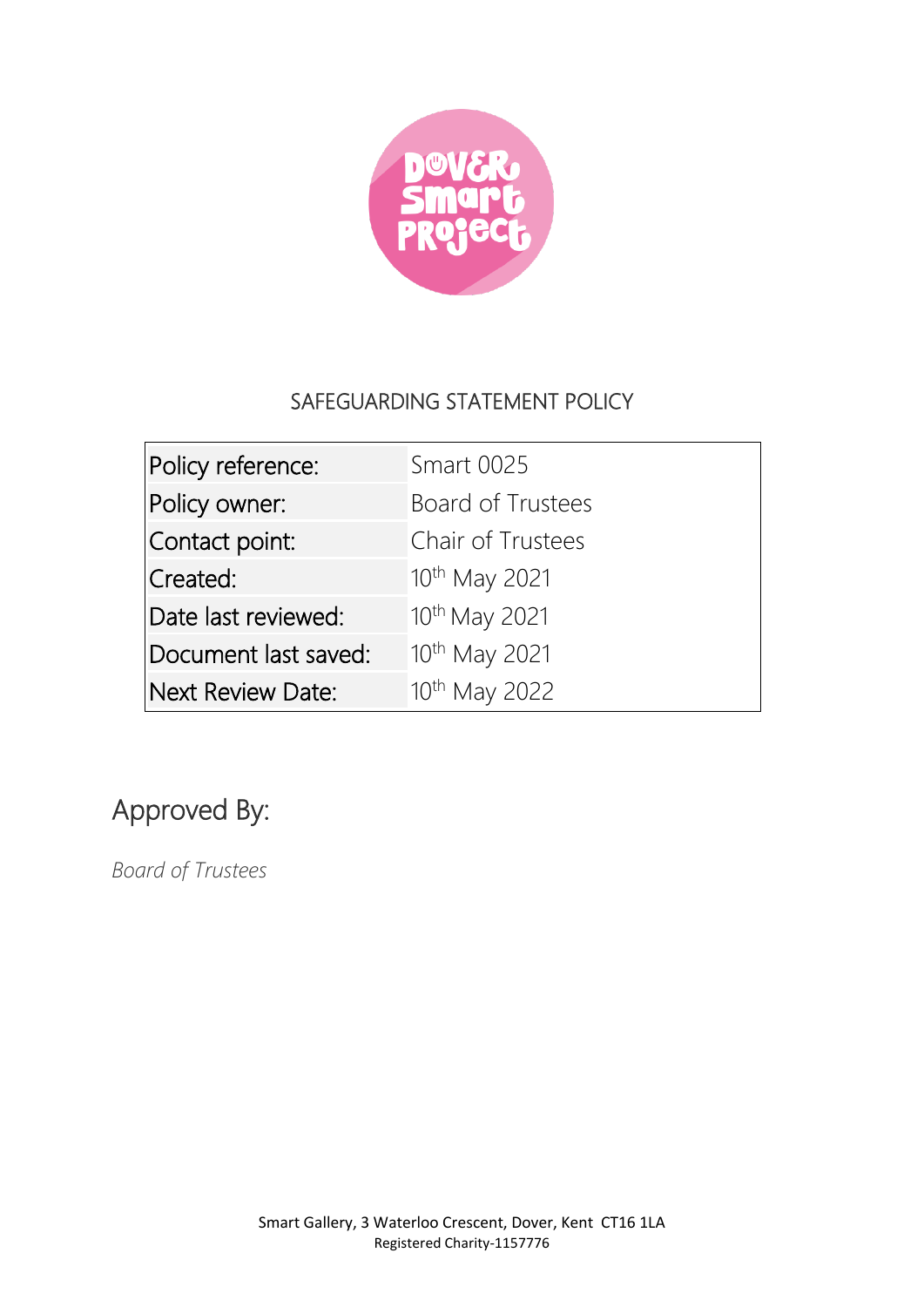

# Safeguarding Policy Statement

Dover Smart Project is a local charity supporting vulnerable and disadvantaged people through creative community projects.

The purpose of this policy statement is:

- to protect children and young people who receive Dover Smart Project's services from harm. This includes the children of adults who use our services.
- to provide staff and volunteers, as well as children and young people and their families, with the overarching principles that guide our approach to child protection.

This policy applies to anyone working on behalf of Dover Smart Project, including senior managers and the board of trustees, paid staff, volunteers, sessional workers, agency staff and students.

#### Legal Framework

This policy has been drawn up on the basis of legislation, policy and guidance that seeks to protect children in England. A summary of the key legislation is available from nspcc.org.uk/learning.

#### Supporting Documents

This policy statement should be read alongside our organisational policies, procedures, guidance and other related documents.

- Role description for the designated safeguarding officer
- Dealing with disclosures and concerns about a child or young person
- Managing allegations against staff and volunteers
- Recording concerns and information sharing
- Child protection records retention and storage
- Code of conduct for staff and volunteers
- Behaviour codes for children and young people
- Photography and sharing images guidance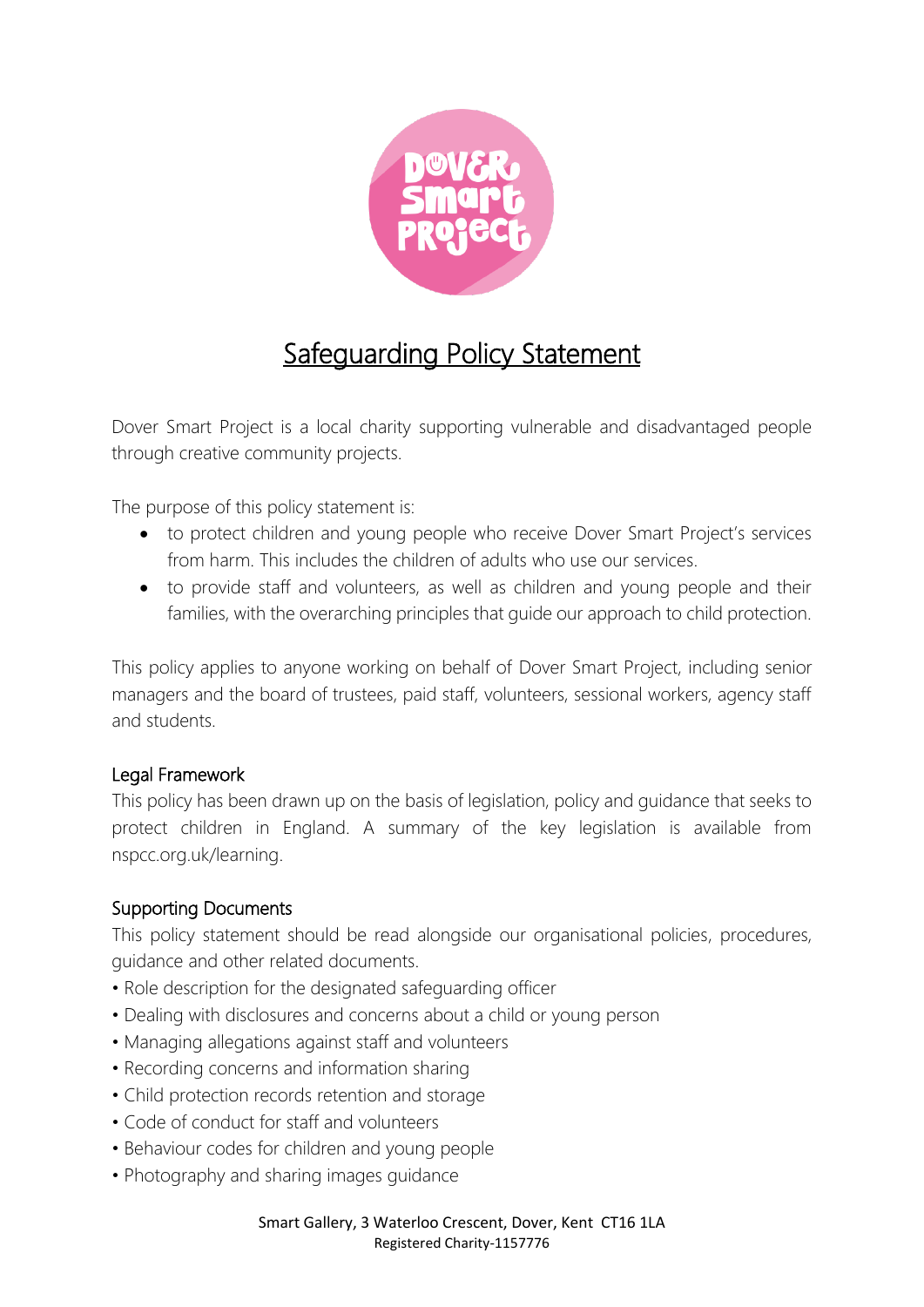

- Safer recruitment
- Online safety
- Anti-bullying
- Managing complaints
- Whistleblowing
- Health and safety
- Induction, training, supervision and support
- Adult to child supervision ratios

#### We believe that:

• Children and young people should never experience abuse of any kind

• We have a responsibility to promote the welfare of all children and young people, to keep them safe and to practise in a way that protects them.

#### We recognise that:

• the welfare of children is paramount in all the work we do and in all the decisions we take all children, regardless of age, disability, gender reassignment, race, religion or belief, sex, or sexual orientation have an equal right to protection from all types of harm or abuse

• some children are additionally vulnerable because of the impact of previous experiences, their level of dependency, communication needs or other issues

• working in partnership with children, young people, their parents, carers and other agencies is essential in promoting young people's welfare.

### We will seek to keep children and young people safe by:

- valuing, listening to and respecting them
- appointing a nominated Safeguarding Lead for children and young people, a deputy and a lead trustee member for safeguarding
- adopting child protection and safeguarding best practice through our policies, procedures and code of conduct for staff and volunteers
- developing and implementing an effective online safety policy and related procedures

• providing effective management for staff and volunteers through supervision, support, training and quality assurance measures so that all staff and volunteers know about and follow our policies, procedures and behaviour codes confidently and competently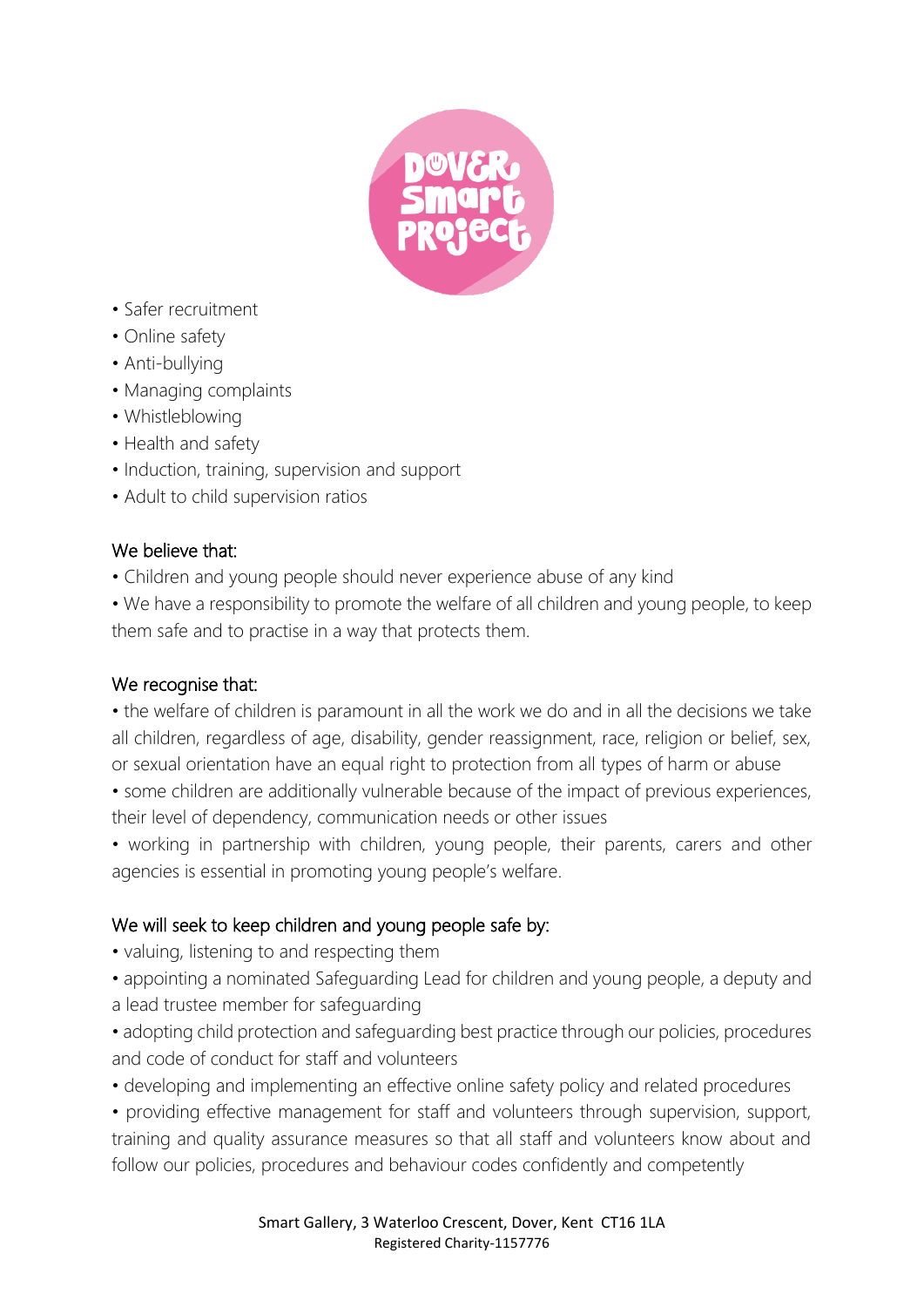

• recruiting and selecting staff and volunteers safely, ensuring all necessary checks are made

• recording, storing and using information professionally and securely, in line with data protection legislation and guidance [more information about this is available from the Information Commissioner's Office: ico.org.uk/fororganisations]

• sharing information about safeguarding and good practice with children and their families via leaflets, posters, group work and one-to-one discussions

• making sure that children, young people and their families know where to go for help if they have a concern

• using our safeguarding and child protection procedures to share concerns and relevant information with agencies who need to know, and involving children, young people, parents, families and carers appropriately

• using our procedures to manage any allegations against staff and volunteers appropriately

• creating and maintaining an anti-bullying environment and ensuring that we have a policy and procedure to help us deal effectively with any bullying that does arise

• ensuring that we have effective complaints and whistleblowing measures in place

• ensuring that we provide a safe physical environment for our children, young people, staff and volunteers, by applying health and safety measures in accordance with the law and regulatory guidance

• building a safeguarding culture where staff and volunteers, children, young people and their families, treat each other with respect and are comfortable about sharing concerns.